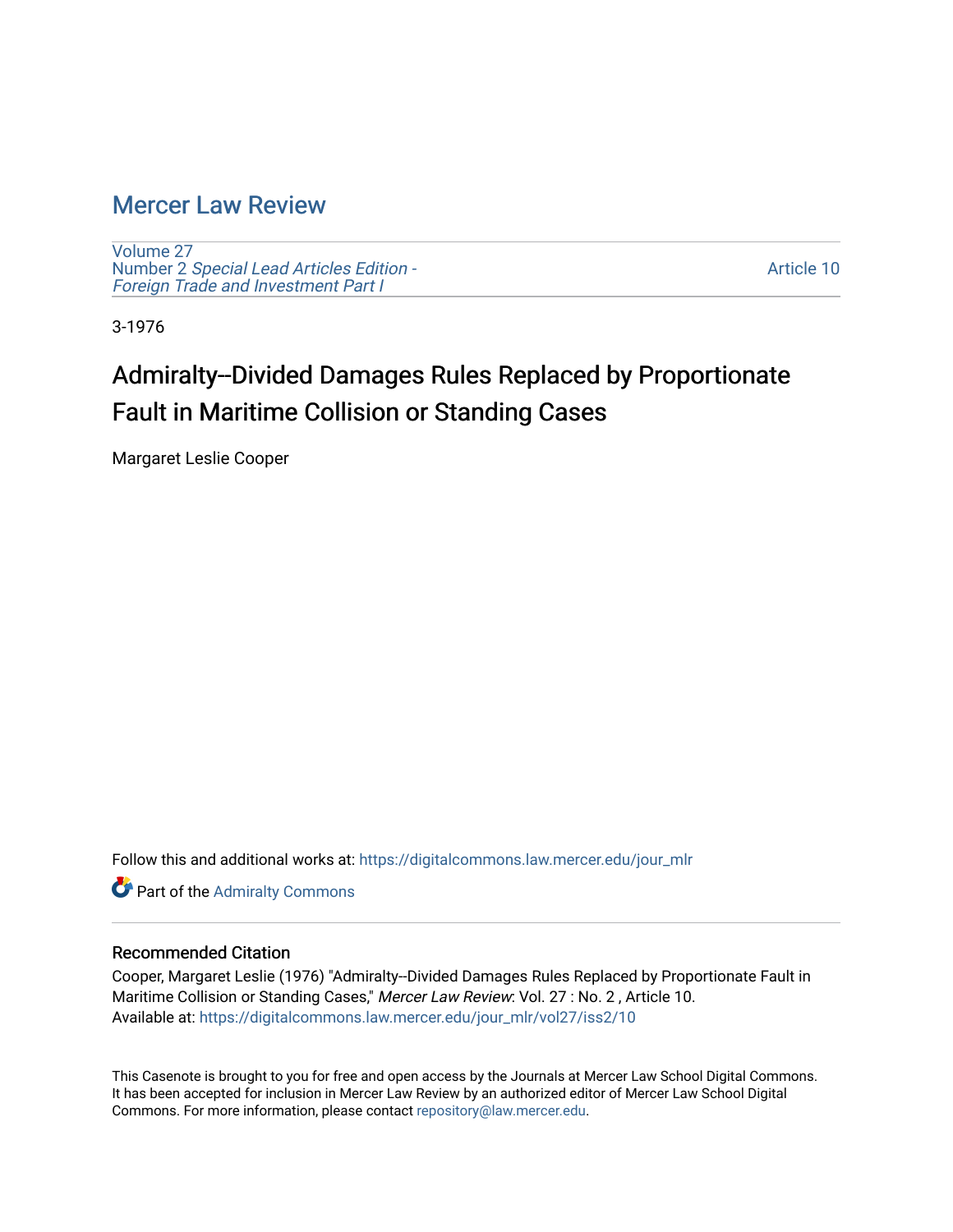## **NOTES**

### **ADMIRALTY-DIVIDED DAMAGES RULE REPLACED BY PROPORTIONATE FAULT IN MARITIME COLLISION OR STRANDING CASES**

In *United States v. Reliable Transfer Co.,'* the Supreme Court of the United States was presented with the issue of the continued validity of the rule of equally divided damages in admiralty.<sup>2</sup> The Court rejected the rule and adopted a proportional fault rule for property damage in maritime collision or stranding cases.3 It was held that when two or more parties have contributed by their fault to cause a maritime collision or stranding, liability for damage resulting therefrom shall be allocated proportionately to the comparative degree of fault of each party, except in cases where it is not possible to fairly measure the comparative degrees of fault or where each party was equally at fault, wherein liability is to be allocated equally.'

Respondent, Reliable Transfer Company, was the owner of a coastal tanker, the MARY A. WHALEN. The WHALEN was involved in a stranding accident when it ran aground on a sandbar in an attempt to avoid collision with a breakwater. The breakwater was ordinarily marked with a flashing light maintained by the Coast Guard; however, on the night of the stranding, the light was inoperative.

Reliable Transfer brought suit against the United States in federal district court<sup>5</sup> under the Suits in Admiralty Act<sup>6</sup> and the Federal Tort Claims Act, $^7$  seeking to recover damages caused by the stranding. The district court found that the grounding was caused **75%** by the WHALEN and 25% by the failure of the Coast Guard to maintain the breakwater light;" however, applying the then well-settled admiralty rule of divided damages, the court held that each party was liable for one-half of the damages.9 Upon appeal taken by the United States, the Court of Appeals for the Second Circuit affirmed, adhering to the rule.<sup>10</sup>

- 6. 46 U.S.C.A. §741 *et seq.* (Rev. 1975).
- 7. 28 U.S.C.A. §1346 *et seq.* (Supp. 1975).
- **8.** \_\_ U.S. at \_\_, 95 S.Ct. at 1710, 44 L.Ed.2d at 255.
- 9. *Id.* at \_\_\_\_, 95 S.Ct. at 1710, 44 L.Ed.2d at 255.
- 10. United States v. Reliable Transfer Co., 497 F.2d 1036 (2d Cir. 1974).

<sup>1.</sup> L.C.S. L., 95 S.Ct. 1708, 44 L.Ed.2d 251 (1975).

<sup>2.</sup> The rule, simply stated, is that in the event of a collision at sea where two or more parties are at fault, the total sum of the damages shall **be** divided equally among the parties without regard to the proportionate degree of fault of either party. *Id.* at **\_\_,** 95 S.Ct. at 1709, 44 L.Ed.2d at 254.

<sup>3.</sup> *Id.* at \_\_, 95 S.Ct. at 1715, 44 L.Ed.2d at 262.

*<sup>4.</sup> Id.* at \_\_, 95 S.Ct. at 1715-16, 44 L.Ed.2d at 262.

<sup>5.</sup> This case was brought in the District Court for the Eastern District of New York; however, the opinion of the court is unreported.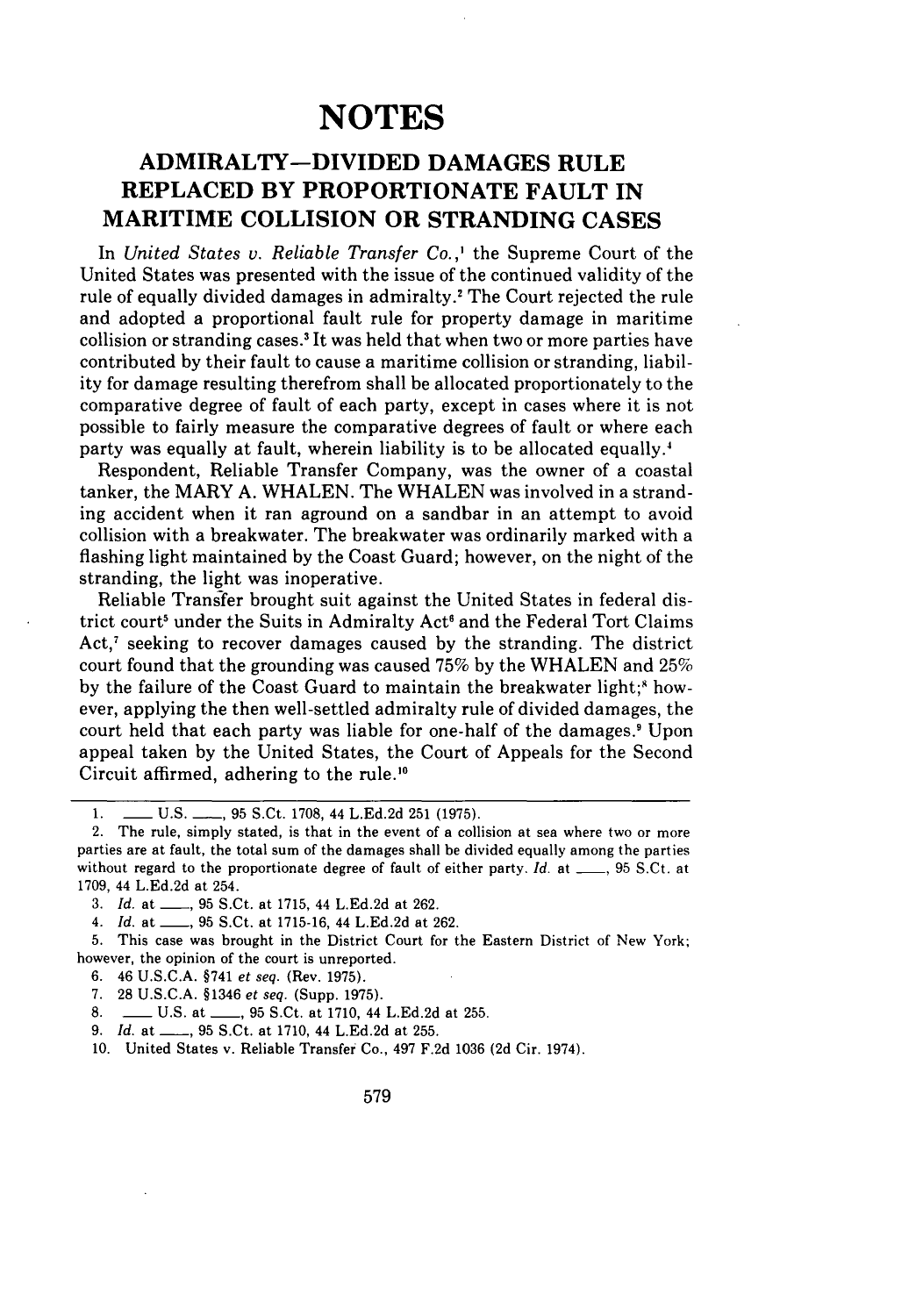The Government petitioned the Supreme Court for certiorari on the sole issue of whether the admiralty rule of divided damages should be replaced by a rule of damages in proportion to fault." The Court held in the affirmative and vacated the judgment of the district court, remanding for further proceedings consistent with the opinion.'

The rule of divided damages stems from the ancient "moiety rule" and dates back to the 12th century Laws of Oleron. Because the Laws of Oleron were known to England and recognized as authority during the 14th century, one presumes that the rule was applied by English admiralty courts during that period. However, the character of the moiety rule as it developed was not founded on a basis of negligence, but rather on the basis of mere "risk sharing," whereby parties involved in collisions shared the cost of the damage regardless of fault. As English common law evolved and concepts of negligence and fault arose, the courts were at a loss in the application of the ancient rule when negligence was proved against one or both ships."

This conflict was finally settled in 1815 when Lord Stowell delivered his now famous dictum in *The WOODROP-SIMS,14* wherein he declared the divided damages rule to be controlling law and applicable only in cases where both vessels were at fault. Thus the controversy over the risk-sharing basis of the ancient moiety rule and the fault concepts of modern law was resolved.<sup>15</sup> Lord Stowell's decree was given added strength when cited by the House of Lords in *Hay v. Le Neve <sup>6</sup>*in overruling a Scottish decision which had apportioned damages unequally in a maritime collision case. The rule of divided damages as it is known today became firmly entrenched in English law by 1824.

In the United States during the colonial period and early post-Revolution days, there was much confusion as to the applicability of the rule." It was not until 1854 in *The Schooner CA THARINE v. Dickinson"8* that the United States Supreme Court was first squarely presented with the question of accepting or rejecting the rule in cases of mutual fault in collisions at sea. In this suit over the damages resulting from a collision between two schooners, the Court determined that both parties had been

11. United States v. Reliable Transfer Co., **-** U.S. **-,** 95 S.Ct. 491, 42 L.Ed.2d 291 (1974), *cert. granted.*

12. **-- U.S. at -- 95 S.Ct. at 1716, 44 L.Ed.2d at 262 (1975).** 

13. *See* Staring, *Contribution and Division of Damages in Admiralty and Maritime Cases,* 45 **CALIF.** L. REV. 304, 305-08 (1957).

14. 2 Dods. 83, 165 Eng. Rep. 1422 (Adm. 1815).

15. For a detailed history of the origins of the divided damages rule, see Staring, *supra* note 13 and Huger, *The Proportional Damage Rule in Collisions at Sea,* 13 CORN. L. Q. 531 (1928).

16. 2 Shaw Scotch App. 395 (1824).

17. *See* Staring, *supra* note 13.

18. 58 U.S. (17 How.) 170, 15 L.Ed. 233 (1854).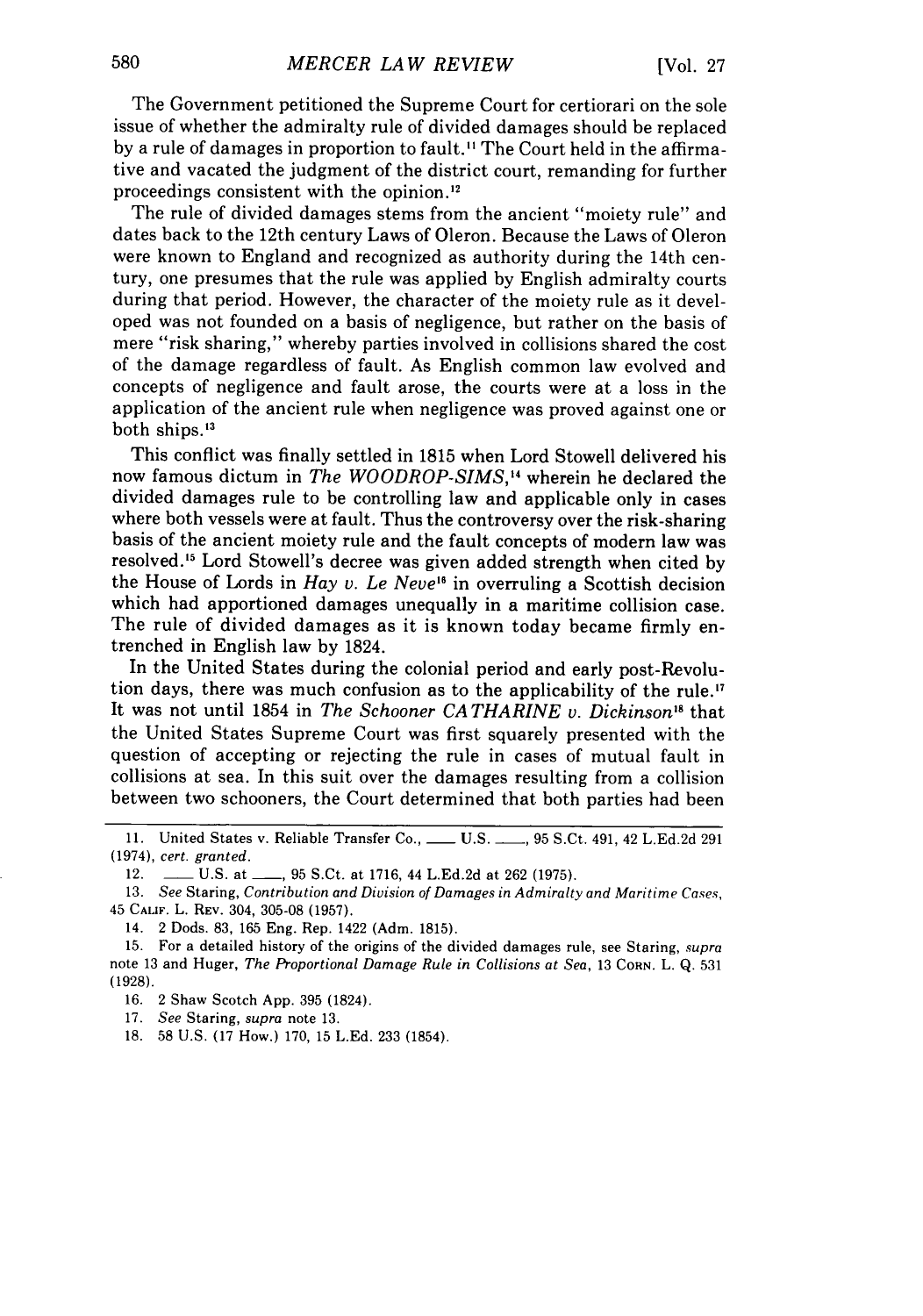negligent."' A problem remained as to the manner in which damages were to be allocated.

The rule that prevails in the district and circuit courts, we understand, has been to divide the loss. [Citation omitted.]

This seems now to be the well-settled rule in English admiralty. [Citations omitted.]

Under circumstances usually attending these disasters, we think the rule dividing the loss the most just and equitable, and best tending to induce care and vigilance on both sides, in the navigation."

*The Schooner CATHARINE* decision, adopting the divided damages rule, has been firmly adhered to by the American courts for over 120 years.<sup>21</sup>

As to the practice of other nations regarding liability for damage resulting from maritime collisions, the Brussels Collision Liability Convention of 1910<sup>22</sup> produced a uniform rule to which most of the world adheres.<sup>23</sup> In the Convention, the rule of divided damages was rejected and replaced by a proportional damages, or comparative negligence, rule. The proportional damage rule states that liability for damage shall be determined in proportion to the comparative degrees of fault in cases of collision at sea resulting from mutual negligence by more than one party. Until *Reliable Transfer,* America was the only major maritime nation which did not subscribe to a proportional damage rule with regard to maritime collisions.

The divided damages rule has great potential for producing harsh results. A strict application of the rule can result in a party having to bear one-half of the liability for damage, where their relatively minor negligence

22. As translated in 6 A. **KNAUTH,** BENEDICT **ON ADMIRALTY 39** (7th ed. 1969), the pertinent section of the Convention reads as follows:

ARTICLE 1. Where a collision occurs between seagoing vessels and vessels of inland navigation the compensation due for damages caused to the vessels, or to any things or persons on board thereof, shall be settled in accordance with the following provisions, in whatever waters the collision takes place. **...**

 $\mathbf{1}$ 

ARTICLE 4. **If** two or more vessels are in fault the liability of each vessel shall be in proportion to the degree of the faults respectively committed. Provided that if, having regard to the circumstances, it is not possible to establish the degree of the respective faults, or if it appears that the faults are equal, the liability shall be apportioned equally.

**23.** For a list of the countries which have adopted the Convention see **6 A. KNAUTH, BENEDICT ON ADMIRALTY 38-39** (7th ed. **1969).**

**<sup>19.</sup>** *Id.* at 177, 15 L.Ed. at 235.

<sup>20.</sup> *Id.* at 177-78, 15 L.Ed. at 235.

<sup>21.</sup> The cases which reaffirmed *The Schooner* CATHARINE are far too numerous to cite; however, a few chosen at random are: Union Oil Co. of California v. The SAN JACIN-TO, 409 U.S. 140, 93 S.Ct. 368, 34 L.Ed.2d 365 (1972); Weyerhauser S.S. Co. v. United States, 372 U.S. 597, 83 S.Ct. 926, 10 L.Ed.2d 1 (1963); Halcyon Lines v. Haenn Ship Ceiling & Refitting Corp., 342 U.S. 282, 72 S.Ct. 277, 96 L.Ed. 318 (1952); The CHATTAHOO-CHEE, 173 U.S. 540, 19 S.Ct. 491, 43 L.Ed. 801 (1898); The NORTH STAR, 106 U.S. 17, 1 S.Ct. 41, 27 L.Ed. 91 (1882).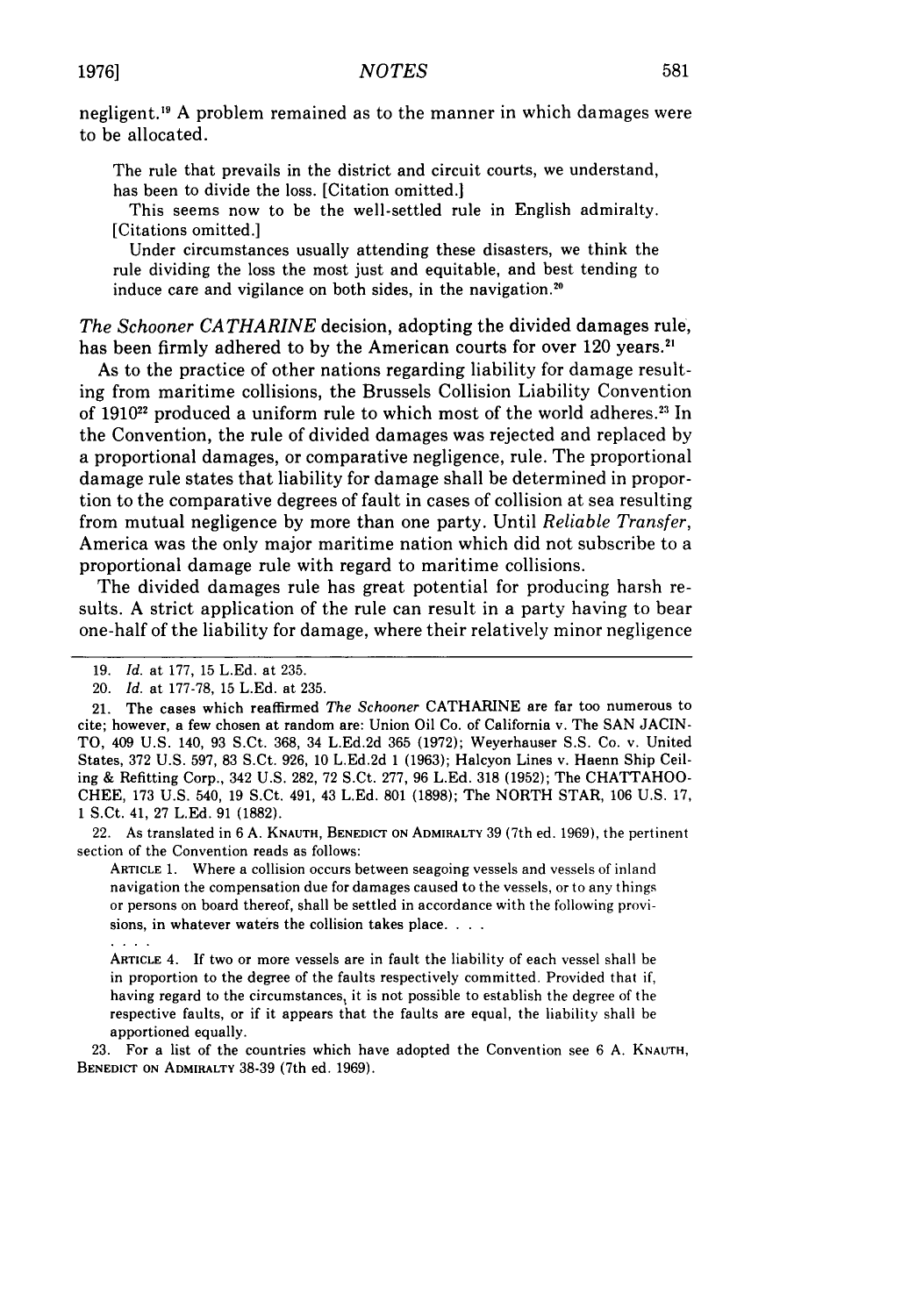contributed in some slight manner to a collision. For example, in *The PENNSYLVANIA, <sup>4</sup>*the Court applied the divided damages rule to a collision case where one ship's minor statutory violation had contributed only slightly to the collision. In arriving at this decision, the Court announced a new rule regarding maritime collisions involving statutory violations.

But when, as in this case, a ship at the time of a collision is in actual violation of a statutory rule intended to prevent collisions, it is no more than a reasonable presumption that the fault, if not the sole cause, was at least a contributory cause of the disaster. *In such a case, the burden rests upon the ship of showing not merely that her fault might not have been one of the causes, or that it probably was not, but that it could not have been.* Such a rule is necessary to enforce obedience to . . . the statute.25

Therefore, the rule in *The PENNSYLVANIA* shifts the plaintiff's burden of proof of causation to the defendant to show that no causal connection could have existed-a burden nearly impossible to sustain. Thus the dangers of the divided damages rule are compounded. In the great majority of cases, the rule in *The PENNSYLVANIA* has been strictly applied.<sup>26</sup>

The Supreme Court soon recognized the inequities of the divided damages rule and derived what is known as the "major-minor" fault doctrine.<sup>27</sup> This doctrine holds that where a collision results primarily from the negligence of one vessel, and there is great disparity of fault, the court may excuse the fault of the minor offender.<sup>28</sup> Thereby, the grossly negligent vessel may be deemed to be solely at fault. The doctrine to some degree has avoided the application of the divided damages rule, but it has not entirely mitigated the harsh results so often found in mutual fault cases. When the disparity in fault is not extreme and when the rule in *The PENNSYLVANIA* is applied to establish fault, the "major-minor" fault doctrine is apparently not applicable.<sup>20</sup> Moreover, the doctrine has been criticized for replacing one injustice with another. It is no less inequitable that a more negligent vessel be required to shoulder all of the cost under

27. The "major-minor" fault doctrine finds its basis as far back as 1874 in The GREAT REPUBLIC, 90 U.S. (Wall.) 20, 23 L.Ed. 55 (1874). However, the doctrine was clearly accepted by the Court in 1893 in The CITY OF NEW YORK, 147 U.S. 72, 13 S.Ct. 211, 37 L.Ed. 84 (1893). *See also* The VICTORY, 168 U.S. 410, 18 S.Ct. 149, 41 L.Ed. 519 (1897); The UMBRIA, 166 U.S. 404, 17 S.Ct. 610, 41 L.Ed. 1053 (1897); The LUDVIG-HOLBERG, 157 U.S. 60, 157 S.Ct. 477, 39 L.Ed. 620 (1895); The OREGON, 158 U.S. 186, 15 S.Ct. 804, 39 **L.Ed.** 943 (1894).

28. The CITY OF NEW YORK, 147 U.S. 72, 85, 13 S.Ct. 211, 216, 37 L.Ed. 84 (1893).

29. *See* Jackson, *supra* note 26 at 270.

<sup>24.</sup> The PENNSYLVANIA, 86 U.S. (19 Wall.) 125, 22 L.Ed. 148 (1873).

<sup>25.</sup> *Id.* at 136, 22 L.Ed. at 131 (emphasis added).

<sup>26.</sup> *See* Jackson, *The Archaic Rule of Dividing Damages in Marine Collisions,* 19 **ALA.** L. REV. 263, 268-69 (1967). For an in-depth discussion of cases which have applied the rule in *The* PENNSYLVANIA, see 4 A. **KNAUTH, BENEDICT** ON **ADMIRALTY** 263-67 (6th ed. 1949, Supp. 1972).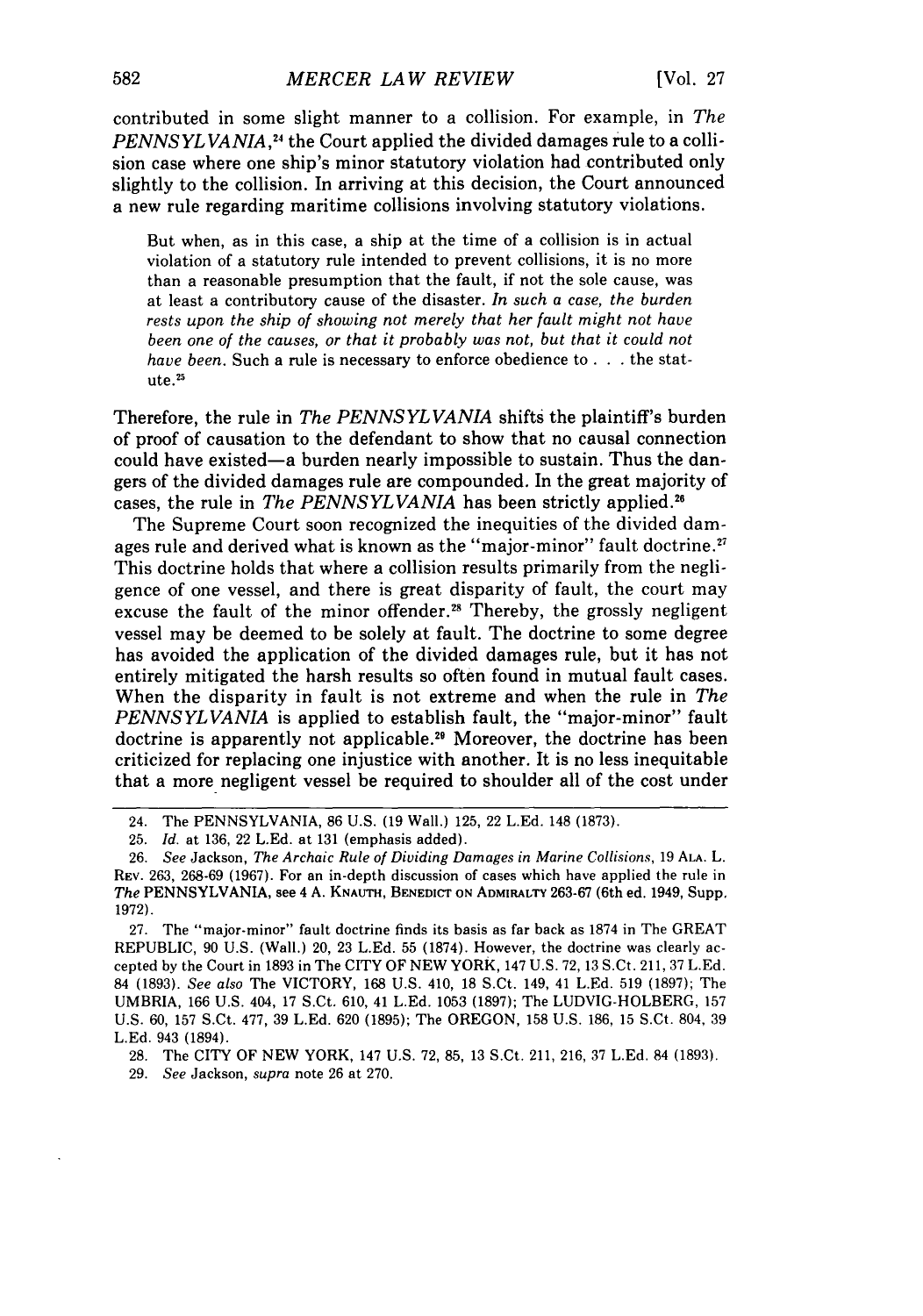the "major-minor" fault doctrine than a less negligent vessel be required to shoulder one-half of the damages under the rule in *The PENNS YL VANIA .o*

In 1922 the rule of divided damages in collision cases was expanded by the Supreme Court to non-collision situations which involve stranding or grounding of vessels. In the case of *White Oak Transportation Co. v. Boston, Cape Cod & N.Y. Canal Co.,"* a vessel was grounded as a result of negligent navigation on the part of the ship's crew combined with the canal company's misrepresentations concerning the depth of the water. The Court held that the ship and the canal company were to divide their respective damages.<sup>32</sup> This firmly entrenched the application of the divided damages rule to cases involving grounding or stranding.

America's adherence to the divided damages rule and the resulting injustices has been the subject of criticism for many years.<sup>33</sup> The lower federal courts have, for the most part, applied the rule grudgingly, harshly criticizing it for its absurd and inequitable results, yet feeling incapable of avoiding the rule until Congress or the Supreme Court sanctioned a departure therefrom.<sup>34</sup> It seems anomalous that Congress should adopt a comparative negligence rule for determining damages in wrongful death $35$ 

30. *See* Tank Barge HYGRADE, INC. v. The Tug GATCO NEW JERSEY, 250 F.2d 485 (3rd Cir. 1957). The rule has further been criticized as being inadequate and a "constant temptation to courts to avoid a decision on the merits." National Bulk Carriers, Inc. v. United States, 183 F.2d 405, 410 (2d Cir. 1950), *cert. denied,* 340 U.S. 865 (1950) (dissenting opinion).

31. 258 U.S. 341, 42 S.Ct. 338, 66 L.Ed. 649 (1922). *See also* Atlee v. Northwestern Union Packet Co., 88 U.S. (21 Wall.) 389, 22 LEd. 619 (1874).

32. 258 U.S, at 343, 42 S.Ct. at 339, 66 L.Ed. at 653.

33. *See* G. GILMORE **AND** C. BLACK, **THE LAW OF** ADMIRALTY 528-31 (2d ed. 1975); Donovan and Ray, *Mutual Fault-Half Damage Rule-A Critical Analysis*, 41 Ins. Coun. J. 395 (1974); Allbritton, *Division of Damages in Admiralty-A Rising Tide of Confusion,* 2 J. **MARITIME** L. & COMM. 322 (1971); Jackson, *supra* note 26; Staring, *supra* note 13; Mole and Wilson, *A Study of Comparative Negligence,* **17 CORN.** L. Q. 333 (1932); *and* Huger, *supra* note 15.

34. *See* Tank Barge HYGRADE, INC. v. The Tug GATCO NEW JERSEY, 250 F.2d 485 (3d Cir. 1957); Adams v. Construction Aggregates Corp., 237 F.2d 884 (2d Cir. 1956), *cert. denied,* 352 U.S. 971 (1957); Marine Fuel Transfer Corp. v. The RUTH, 231 F.2d 319 (2d Cir. 1956).

The Court of Appeals for the Second Circuit has been a great critic of the rule. As was stated by the late Judge Learned Hand in his dissent in National Bulk Carriers, Inc. v. United States, 183 F.2d 405 (2d Cir. 1950), *cert. denied,* 340 U.S, 865 (1950):

An equal division in this case would be plainly unjust; they ought to be divided in some such proportion as five to one. And so they could be but for our obstinate cleaving to the ancient rule which has been abrogated by nearly all civilized nations. Indeed, the ["major-minor"] doctrine that a court should not look too jealously at the navigation of one vessel, when the faults of the other are glaring, is in the nature of a sop to Cerberus. It is no doubt better than nothing; but it is inadequate to reach the heart of the matter, and constitutes a constant temptation to courts to avoid a decision on the merits. Nevertheless, so long as our antiquated doctrine prevails, I think we should apply it unflinchingly, and in the case at bar I would divide the damages.

183 F.2d at 410 (dissenting opinion).

35. *See* Death on The High Seas Act, 46 U.S.C.A. §761 *et seq.* (Rev. 1975).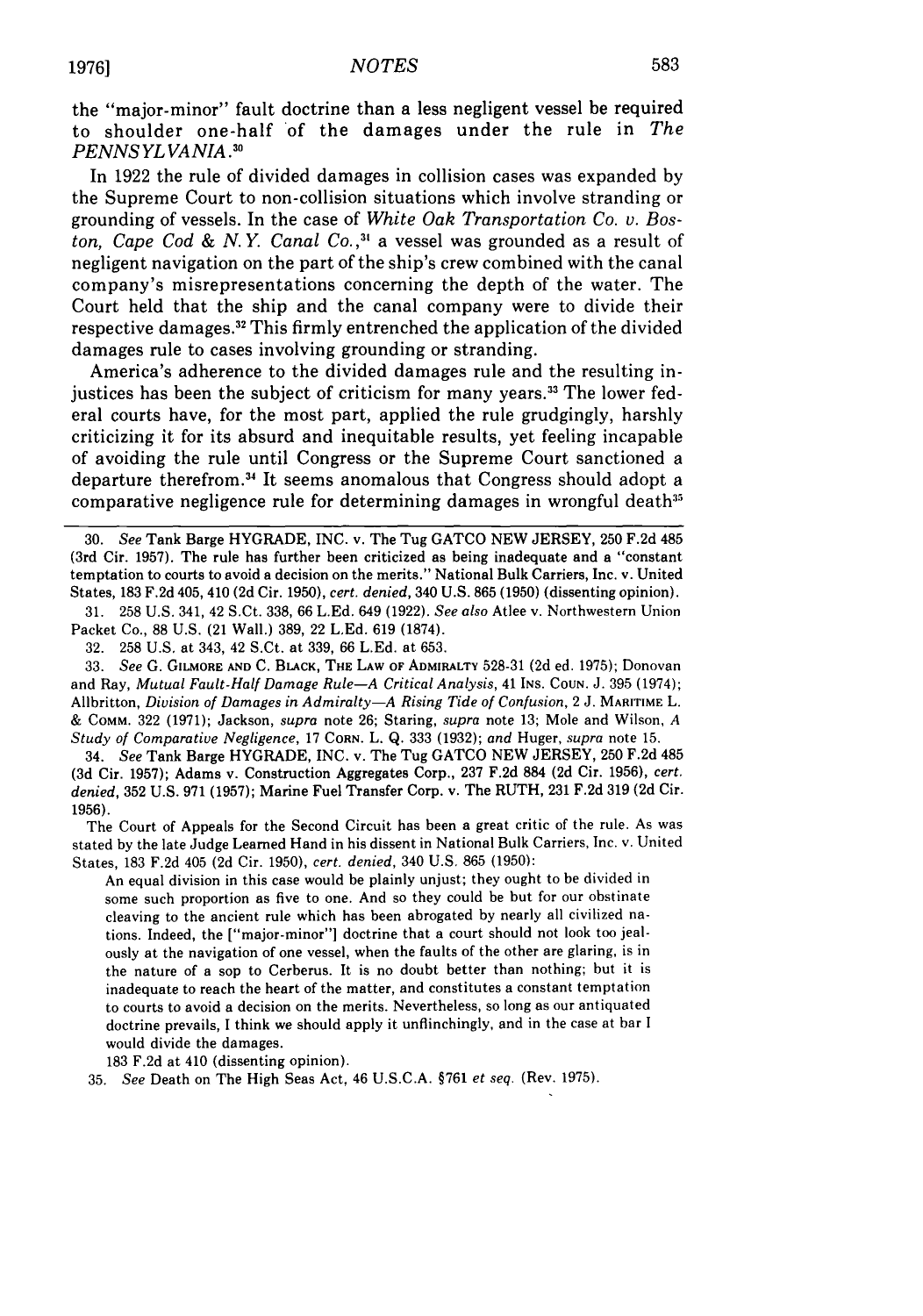and personal injury cases<sup>36</sup> in maritime and yet not for collision or stranding damage. Despite a strong favorable contingency, $37$  ratification of the Brussels Collision Convention has failed. However, opposition to the Convention has not been attributed to the proportional damage rule as applied to ship damage, but rather to the rule as applied to damage to cargo, baggage, and property of the crew, in that it would eliminate the American rule of joint and several liability of vessels for cargo damage.<sup>38</sup>

The Supreme Court, however, has had an opportunity to re-examine the divided damages rule on several occasions in recent times. In *Halcyon Lines v. Haenn Ship Ceiling & Refitting Corp.*<sup>39</sup> the Court, in considering the expansion of the rule of divided damages to non-collision cases, reaffirmed the rule as applied to property damage in collision situations. However, the Court did not discuss the relative merits of the rule nor was the Court presented with the question of its propriety in present-day application.

In *Weyerhauser S.S. Co. v. United States*,<sup>40</sup> the Court held that the scope of the divided damages rule in mutual fault collisions remained unaffected by the limited liability provisions of the Federal Employees' Compensation Act, thus reaffirming the rule. Again, the Court did not discuss the validity of the basis of the rule in its present application.

In the 1972 case, *Union Oil Co. of California v. The SAN JACINTO,4* the Court was asked to reject the divided damages rule in maritime collision cases; however, the court circumvented the issue by concluding that one of the vessels was not a contributing cause to the collision.42

Thus, in *Reliable Transfer* the Court finally found itself squarely facing the issue of the continuing validity of the rule. In adopting the proportional fault rule, the Court re-examined the underpinnings of the divided damages rule and appraised the propriety of applying it today. The Court found that when the rule was first adopted in *The Schooner CATHARINE,* there had existed valid reasons for its application.

The rule was adopted because it was then the prevailing rule in England, because it had become the majority rule in the lower federal courts, and because it seemed "most just and equitable, and .**.** .best [tended] to induce care and vigilence on both sides, in the navigation."<sup>43</sup>

- 40. 372 U.S. 597, 604, 83 S.Ct. 926, 930, 10 L.Ed.2d 1, 7 (1963).
- 41. 409 U.S. 140, 141, 93 S.Ct. 368, 370, 34 L.Ed.2d 365, 368 (1972).
- 42. *Id.* at 146, 93 S.Ct. at 372, 34 L.Ed.2d at 371.
- 43. \_\_ U.S. at **-,** 95 S.Ct. at 1711, 44 L.Ed.2d at 257, *quoting from* The Schooner

<sup>36.</sup> See the Jones Act, 46 U.S.C.A. §688 et seq. (Rev. 1975), which incorporates by reference the comparative negligence rule of the Federal Employer's Liability Act, 45 U.S.C.A. §51 et. seq. (Rev. 1972).

<sup>37.</sup> See 4 A. **KNAUTH, BENEDICT ON** ADMIRALTY 262 (6th ed. 1949, Supp. 1972) and Jackson, *supra* note 26 at 273.

<sup>38.</sup> *See* 4 A. **KNAUTH, BENEDICT ON ADMIRALTY,** 262-69 (6th ed. 1949, Supp. 1972) *and* Donovan, *supra* note 33.

<sup>39. 342</sup> U.S. 282, 284, 72 S.Ct. 277, 279, 96 L.Ed. 318, 319-20 (1952).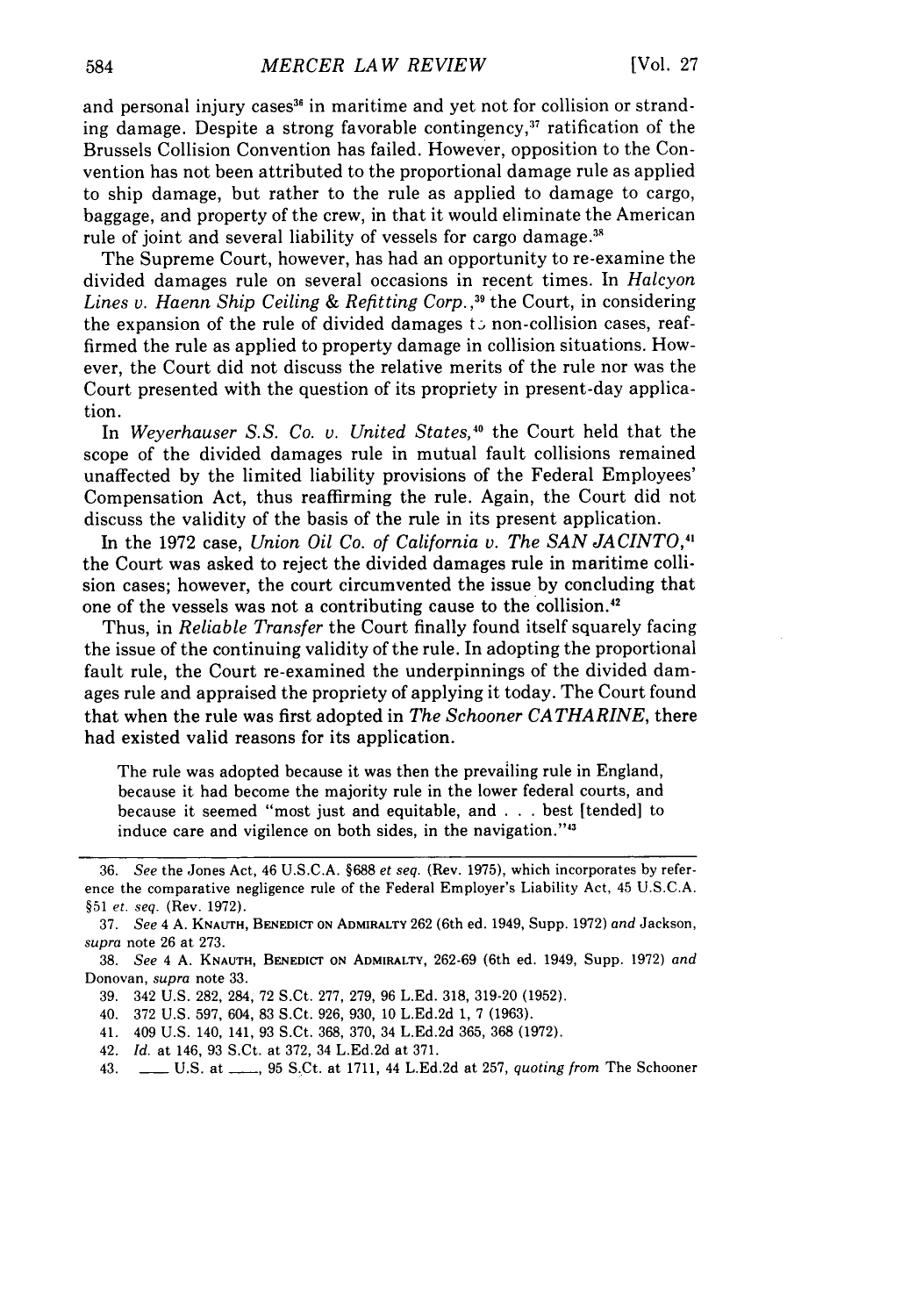However, the Court found that this underlying rationale no longer justified the rule's continued existence. The Court noted that virtually all the world's major maritime nations, including Great Britain, had adopted the comparative negligence rule set out in the Brussels Convention. This left the United States practically alone in its adherence to the divided damages rule, resulting in the encouragement of transoceanic forum shopping.<sup>44</sup> Further, the Court found that the lower federal courts no longer reveled in its application, but rather "they have more recently followed it only grudgingly, terming it 'unfair,' 'illogical,' 'arbitrary **. .** .archaic and frequently unjust.' "<sup>45</sup> With these factors noted, the Court determined that the original adherence by the judiciary to the rule should no longer be considered a valid reason for maintaining it.

The Court's most severe criticism of the rule was in terms of justice and equity.

It is no longer apparent, if it ever was, that this solomonic division of damages serves to achieve even rough justice. An equal division of damages is a reasonably satisfactory result only where each vessel's fault is approximately equal and each vessel thus assumes a share of the collision damages in proportion to its share of the blame, or where proportionate degrees of fault cannot be measured and determined on a rational basis. The rule produces palpably unfair results in every other case.<sup>46</sup>

The Court also noted that the greatest potential unfairness is exemplified by the application of the rule of *The PENNSYLVANIA*.<sup>47</sup> Furthermore, the Court's one escape-valve from the harshness of the rule-the "major-minor" fault doctrine-simply displaces one inequity by another.<sup>48</sup>

In response to the assertion that the rule of divided damages is justified because it promotes out-of-court settlements and that comparative degrees of negligence are difficult to determine, the Court pointed out that the "major-minor" fault doctrine induces the less negligent party to litigate, and that every other major maritime nation has been able to apply a rule of comparative negligence without serious difficulties.<sup>49</sup> Also, when it is not possible to determine comparative degrees of fault, then the damages may be divided.<sup>50</sup>

Overall, through a lengthy and extensive examination of the underlying

CATHARINE v. Dickinson, 58 U.S. (17 How.) 170, 177-78, 15 L.Ed. 233, 235 (1854).

<sup>44.</sup> *Id.* at \_\_\_, 95 S.Ct. at 1712, 44 L.Ed. 2d at 258.

<sup>45.</sup> *Id.* at \_\_, 95 S.Ct. at 1712, 44 L.Ed.2d at 258, *quoting from* Ahlgren v. Red Star Towing & Transp. Co., 214 F.2d 618, 620 (2d Cir. 1954); Marine Fuel Transfer Corp. v. The RUTH, 231 F.2d 319, 321 (2d Cir. 1956); *and* Tank Barge HYGRADE, INC. v. The GATCO NEW JERSEY, 250 F.2d 485, 488 (3d Cir. 1957), respectively (footnotes omitted).

<sup>46.</sup> **-** U.S. at \_\_, 95 S.Ct. at 1713, 44 L.Ed.2d at 259 (footnotes omitted).

<sup>47.</sup> *Id.* at \_\_\_, 95 S.Ct. at 1713, 44 L.Ed.2d at 259.

<sup>48.</sup> *Id.* at \_\_\_, 95 S.Ct. at 1713, 44 L.Ed.2d at 259.

<sup>49.</sup> *Id.* at \_\_\_, 95 S.Ct. at 1714, 44 L.Ed.2d at 260.

<sup>50.</sup> *Id.* at \_\_, 95 S.Ct. at 1714, 44 L.Ed.2d at 260.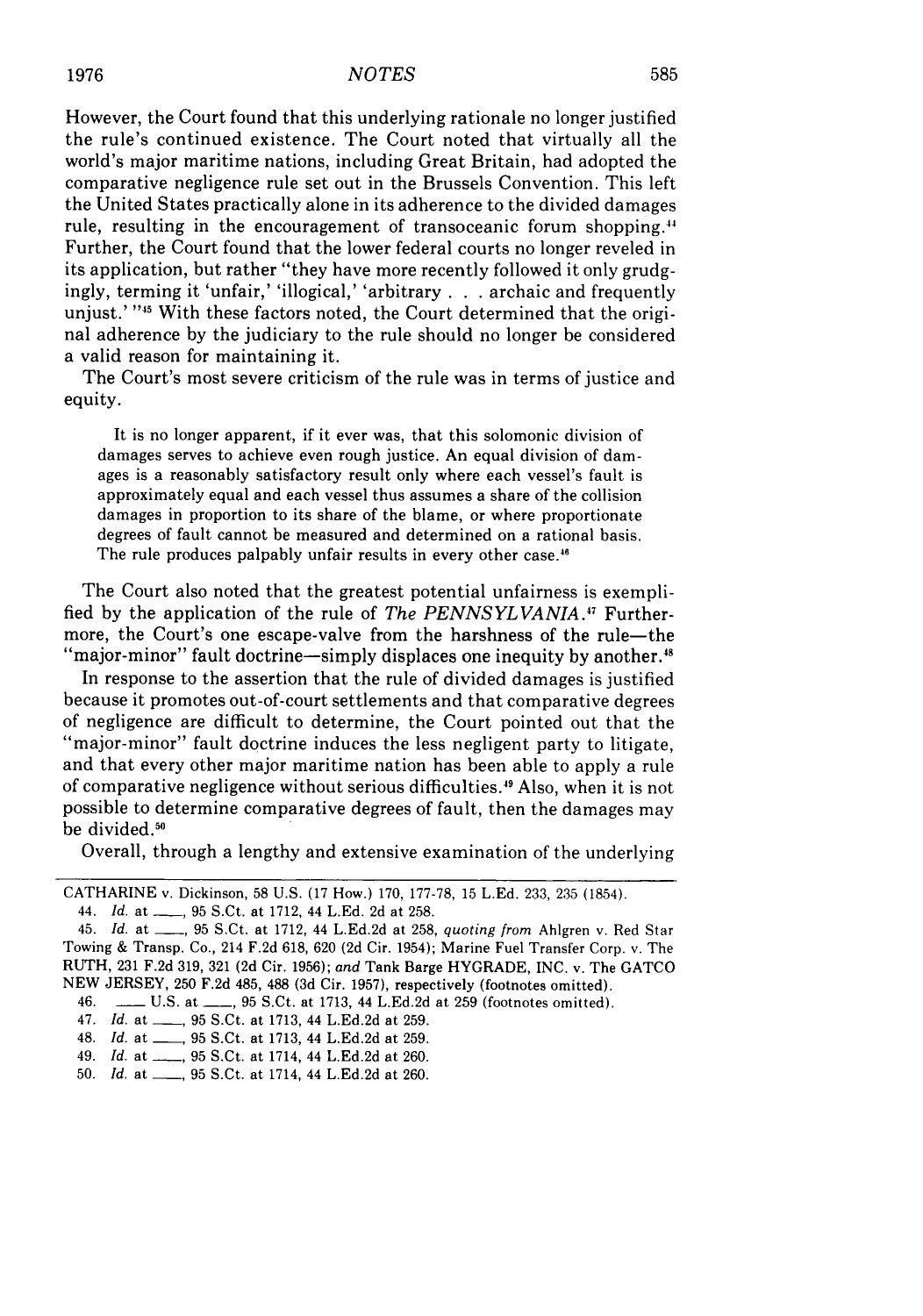rationale, both past and present, of the divided damages rule, the Court concluded that its existence was no longer justified and that the judiciary should shoulder the responsibility for fashioning a more equitable doctrine in regard to maritime collision.

The rule of divided damages in admiralty has continued to prevail in this country by sheer inertia rather than by reason of any intrinsic merit. The reasons that originally led to the Court's adoption of the rule have long since disappeared. . . . [W]orldwide experience has taught that that goal [of a just and equitable allocation of damages] can be more nearly realized by a standard that allocates liability for damages according to comparative fault whenever possible.<sup>51</sup>

While it is true that the rule of divided damages in maritime has long been subjected to severe criticism by both the judiciary and by legal scholars,<sup>52</sup> neither the Supreme Court nor Congress had up until now seen fit to sanction a change. The Court's opinion in *Reliable Transfer,* in light of Congress' failure to act, is commendable. It is an excellent analysis of the underpinnings of the rule; well-thought-out, completely realistic, and to the point. The Court examined the rule within a contextual framework of justice and equity. Using a paradigmatic approach and examining the flaws in the relationship existing between factual situations and a long established maritime law, the Court discarded one rule and replaced it with another. Such pragmatism and intrinsic rationality should be applauded. The decision is a step in updating an antiquated rule that is no longer justified and demonstrates the judicial role in shaping the course of maritime and admiralty law in the United States.

As to the consequences of adopting a comparative negligence rule in admiralty, one need only examine the effect in other jurisdictions; every other major maritime nation has adopted the rule with fair results.5 3 More-

As to the imposition of too great a burden on our judges, the experience of other countries applying the rule of proportionate damages shows strongly that no difficulty has been encountered on this point. The Maritime Conventions Act of 1911 [which incorporated the proportionate damage rule of the Brussels Convention of 1910] in England has provided . . . that where it is difficult or impossible to allocate degrees of blame on both ships . . . the rule of division of loss would not be altered, and that each wrongdoer should bear one-half of the total loss. But in the majority of cases it is possible to find blame greater on one side than on the other, and in such cases it is only fair that there should be an apportioning of the loss. . **..**

Mole and Wilson, *supra* note 33 at 349.

*See also* Huger, note 15 *supra* at 547-58 for a statistical study of the effect of an adaptation of a comparative negligence rule.

<sup>51.</sup> *Id.* at **\_\_** 95 S.Ct. at 1715, 44 L.Ed.2d at 262.

<sup>52.</sup> *See* notes 33 *and* 34 *supra* and accompanying text.

<sup>53.</sup> Mole and Wilson point out the relative lack of problems that comparative negligence has caused in other countries: